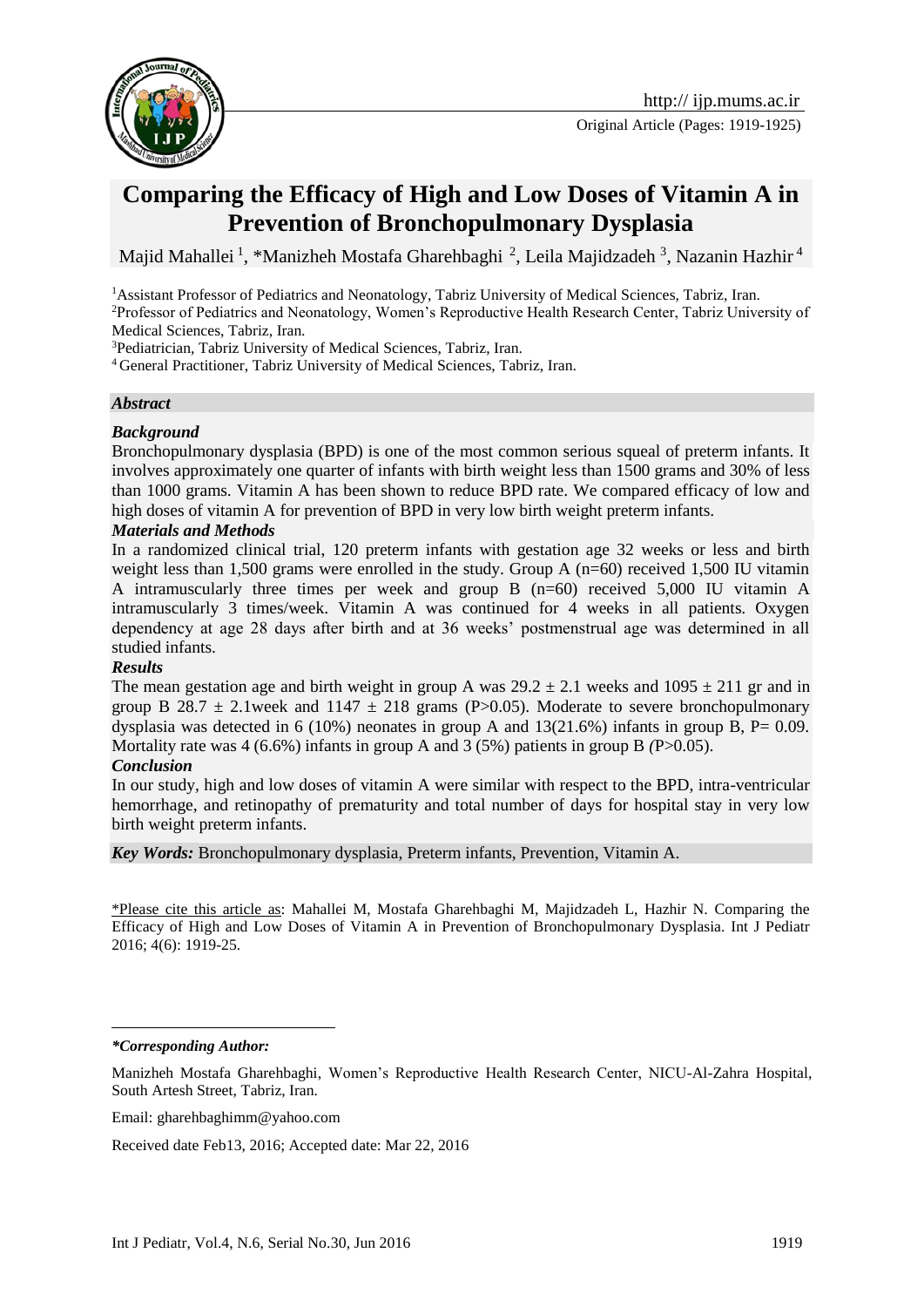## **1- INTRODUCTION**

 Bronchopulmonary dysplasia (BPD) is one of the most common and serious sequel of preterm infants. More than 40 years ago, Northway et al. report a case series of 32 preterm infants who developed chronic lung disease with characteristic clinical, radiographic and pathological features following mechanical ventilation for respiratory distress syndrome (1). New BPD is characterized by a histologic pattern consistent with developmental arrest and impaired alveolar development. Alveoli are larger than normal with reduced number but fibrosis, squamous metaplasia and excessive airway masculinization are absent (2). BPD involves approximately one quarter of infants with birth weight less than 1500 g and 30% of less than 1000 g (3). Increased risk of BPD has been reported with patent ductus arteriosus (PDA), pulmonary edema, high fluid intake and duration of oxygen therapy (4- 7). One of the current recommendations for BPD prevention is early vitamin A supplementation for very low birth weight infants. Vitamin A is necessary for normal lung development. The biological benefits of vitamin A include improved epithelial integrity and response to infection or injury (8-10). Vitamin A concentration is lower in BPD infants (3, 11) that may result in a reduction of antioxidant protection. Vitamin A deficiency result in necrotizing trachea-bronchitis and squamous metaplasia in respiratory epithelial in animal models and these changes reverse with vitamin A supplementation (12).

Vitamin A supplementation has been identified as a potentially better practice for the prevention of chronic lung disease (13). Nevertheless, studies indicate a need to optimize the duration, route and dose of vitamin A supplementation (14-16). This study was conducted to compare the efficacy of high and low dose vitamin A

supplementation to reduce the BPD rate in pre- term infants.

### **2- MATERIALS AND METHODS**

 This randomized clinical trial was performed at NICU Al-Zahra hospital which is a tertiary referral University hospital in North West of Iran. Pre-term neonates with gestation age less than 32 weeks, birth weight less than 1,500 g were randomly allocated into two groups. Infants with major congenital anomalies, severe birth asphyxia, cyanotic heart disease, intra-ventricular hemorrhage grade III or more at first 3 days of life; congenital pneumonia and meconium aspiration were excluded from the study. Ethic committee of Tabriz University of Medical Sciences approved the study. Written informed consent was obtained from parents. This study was registered in Iranian Registry of clinical trials as IRCT201505253915N17.

A total 120 neonates were included in the study. Infants in group A received intramuscular vitamin A supplementation with dose of 1,500 IU 3 times/week started from the first week of life and continued for 4 weeks (low dose group). Patients in group B (high dose group) were supplemented by intramuscular vitamin A with doses 5,000 IU three times per week for 4 weeks. The primary outcome was the proportion of infants who developed BPD that was defined as continued need to supplemental oxygen at 28 days after birth to maintain oxygen saturation  $\geq 92\%$ .

The severity of BPD was determined based on the needed Fraction of Inspired Oxygen (FiO2/ PaO2) at 36 weeks' postmenstrual age. We considered BPD as mild, when the infants didn't need oxygen at 32 weeks' postmenstrual age, moderate when needed Fio<sub>2</sub> was less than 30% and severe when needed Fio<sub>2</sub> was above  $30\%$ (6, 12).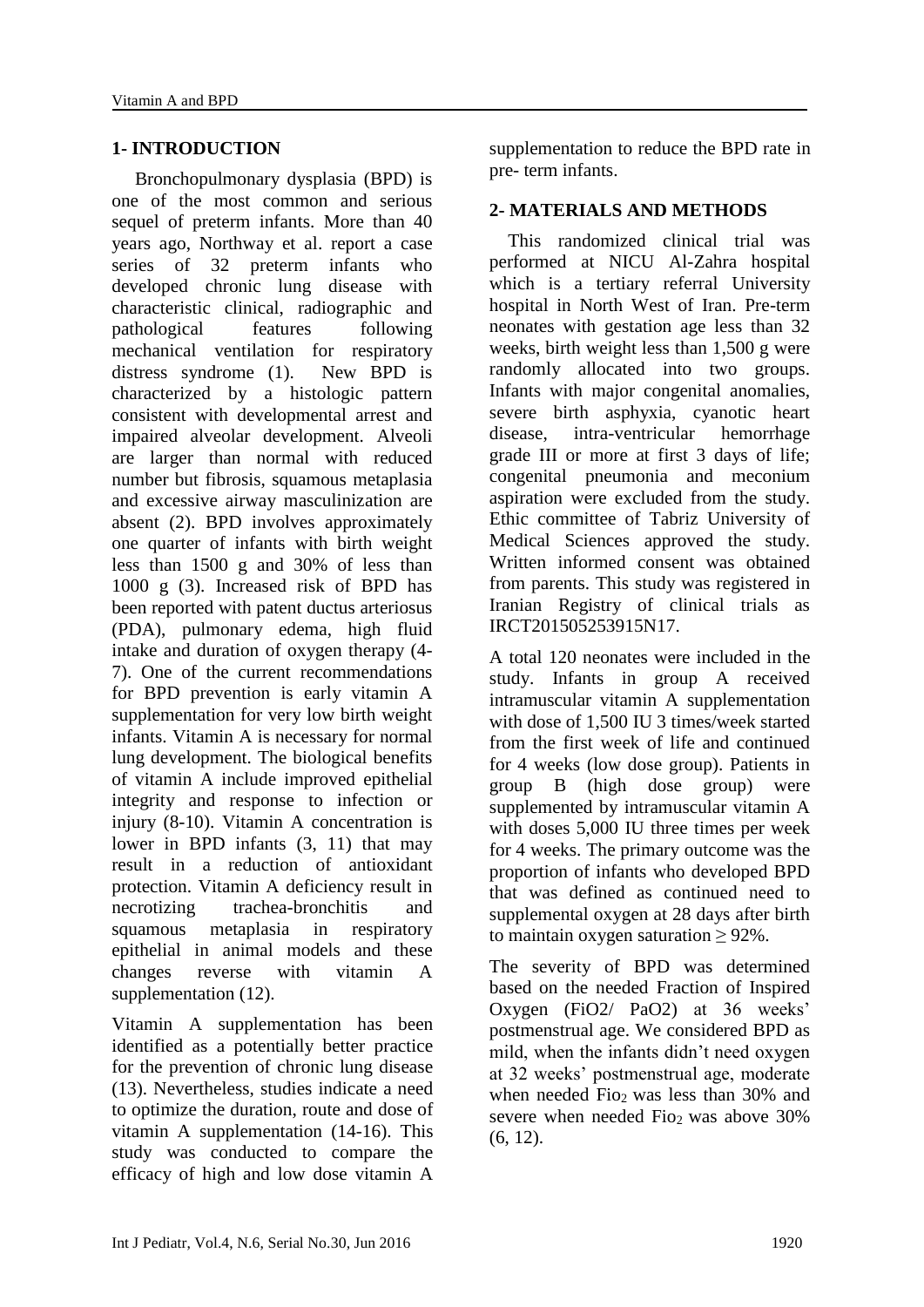Secondary outcome was neonatal morbidity including retinopathy of prematurity, necrotizing enterocolotis, total number of days of mechanical ventilation. Respiratory distress syndrome (RDS) was diagnosed when clinical symptoms of tachypnea (more than 60/min), retractions, expiratory grunting and cyanosis were present in combination with radiological signs of poor lung expansion. Surfactant was given when the infants with RDS need a fraction of oxygen (FiO2) more than 0.4 to maintain oxygen saturation above than 90%. It is routine in our NICU to extubate infants after surfactant replacement therapy and use nasal continuous positive airway pressure (CPAP). Respiratory support management was same in all patients based on routine NICU protocol. Intubation and mechanical ventilation were initiated either when the arterial oxygen saturation were less than 85% or PaO2  $\leq$  50 mm Hg while receiving FiO2  $\geq$ 0.4 or the PCO2 more than 65 mmHg with a PH less than 7.2 on arterial blood gas analysis or there were more than 4 apneic episodes in first hour after extubation or need more than 2 episodes of bagging per hour. All infants had brain sonographic examination at age 3-5 days, 28 days after birth and 36 weeks' post menstrual age by an expert pediatric radiologist. Patent ductus arteriosus (PDA) was diagnosed based on clinical signs and confirmed by echocardiography which was done by pediatric cardiologist. A nurse, who was not involved in the management of patients, completed the questionnaire.

Statistical analyses were performed using the statistical package for social sciences (SPSS) version 16.0. Quantitative data were presented as mean ± standard deviation (SD) and qualitative data as frequency and percent. Independent t test were used for testing continuous scale data and chi square or Fisher exact test for

categorical data. A p-value less than 0.05 were considered statistically significant.

# **3- RESULTS**

 Of 134 infants were eligible in the study, 14 infants were excluded because of death in first 48 hours of life (4 cases), congenital heart disease (3 cases), intraventricular hemorrhage (IVH) grade III or more at first 3 days of life (3 infants), parental refusal (2 patients), neonatal transport to other hospital for surgical reasons ( 2 infants) (**Figure.1**).

A total 120 preterm infants that were enrolled in the study, that 58 (48.3%) were boys and 62(51.7%) were girls. The mean gestation age of studied patients were 28.9±2 weeks and birth weight 1121 ±215g (**Table.1**). There was maternal preeclampsia in 45 patients (37.5%), gestational diabetes in 3 cases (2.5%), and premature rupture of membranes in 31 patients (25.8%).

RDS was diagnosed in 66 (55%) neonates, 33 cases in each group that treated by surfactant replacement therapy,  $P=0.50$ . Surfactant was used as single dose in 53 neonates, two doses in 10 patients and 3 infants need 3 doses of surfactant. Mechanical ventilation was used in 9 (15%) neonates in group A and 19  $(31.6\%)$  neonates in group B,  $(P= 0.02)$ .

Respiratory support with CPAP was performed in 55 neonates (91.6%) in group A and 57 (75%) patients in group B  $(P=0.35)$  for mean duration of 2.7 $\pm$ 1.9 and  $3.2\pm0.4$  days respectively. The rate of High flow nasal cannula (HFNC) was at 42 (70%) neonates in group A and 45  $(75%)$  neonates in group B, P=0.34. The mean duration of hospital stay was  $50.1 \pm$ 25.1 days in group A and  $50.2 \pm 23.6$  days in group B, p=.97. The mortality rate was  $7(5.8\%)$  which 4 patients  $(6.6\%)$  in group A and 3 infants (5%) in group B*,* p=.50. No clinically important evidence of adverse effects of vitamin A was detected.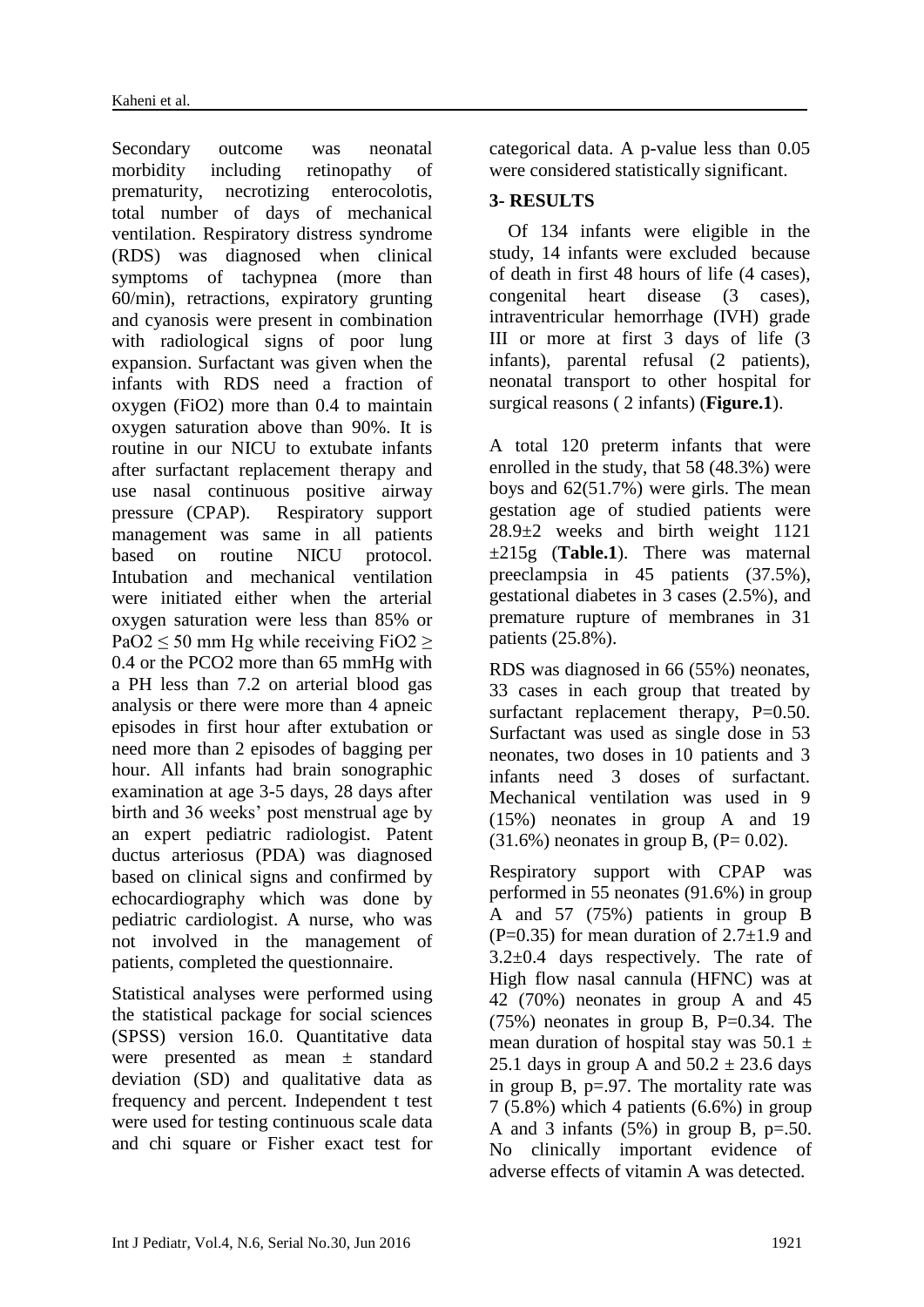

**Fig.1:** Flow diagram for patient enrollment or exclusion in the study

| ັ້                    |                  |                    |          |
|-----------------------|------------------|--------------------|----------|
| Variables             | Group (low dose) | Group B(high dose) | P- value |
|                       | $N=60$           | $N=60$             |          |
| Gender $(n, %)$       |                  |                    |          |
| <b>Boys</b>           | 28(46.6)         | 34(56.6)           | 0.18     |
| Girls                 | 28(46.6)         | 34(56.6)           |          |
| Birth weight $*(g)$   | $1095 \pm 211$   | $1147 + 218$       | 0.18     |
| Gestation age* (week) | $29.2 \pm 2.1$   | $28.7 \pm 2.1$     | 0.25     |
| Apgar score*          |                  |                    |          |
| $1$ min               | $6.6 \pm 0.3$    | $6.9 \pm 0.2$      | 0.29     |
| 5 min                 | $8.1 \pm 0.3$    | $8.3 \pm 0.2$      | 0.31     |
| $*$ Mean + SD         |                  |                    |          |

**Table 1**: Demographic characteristics of patients in low and high dose groups

|  |  | Table 2: The frequency of complications of prematurity in studied infants |
|--|--|---------------------------------------------------------------------------|
|  |  |                                                                           |

| Variables    | Group A      | Group B  | P- value |
|--------------|--------------|----------|----------|
|              | (n, %)       | (n, %)   |          |
| <b>BPD</b>   |              |          |          |
| Mild         | 14(23.3)     | 14(23.3) | 0.09     |
| Moderate     | 4(6.6)       | 8(13.3)  |          |
| Severe       | 2(3.3)       | 5(8.3)   |          |
| <b>IVH</b>   | 3(5)         | 4(6.6)   | 0.50     |
| <b>PDA</b>   | 7(11.6)      | 12(20)   | 0.15     |
| <b>ROP</b>   | 4(6.6)       | 3(5)     | 0.50     |
| Pneumothorax | $\mathbf{0}$ | 6(10)    | 0.01     |

## **4- DISCUSSION**

 In our study, BPD was diagnosed in 47 (39.2%) neonates that 20 (33.3%) patients were in group A and 27 (45%) patients in group B. BPD was mild in 28 (23.3%) infants, moderate in 12 (10%) and severe in 7 (5.8%)infants. The incidence of BPD is different in various studies that may be due to variation in applied definition, gestation age distribution or other characteristics of studied population and types of applied respiratory support by medical center (17-19).

Regarding to the function of vitamin A in epithelial cell differentiation investigations into the role of high doses of vitamin A in extremely low birth (ELBW) infants for re-epithelialization of lung tissue after acute injury induced by barotrauma or oxygen toxicity to prevent BPD. In one study, 25% of infants, that received vitamin A, were on home oxygen therapy for more than 6 months (12). In our study, oxygen therapy was discontinued before 3 months in all patients.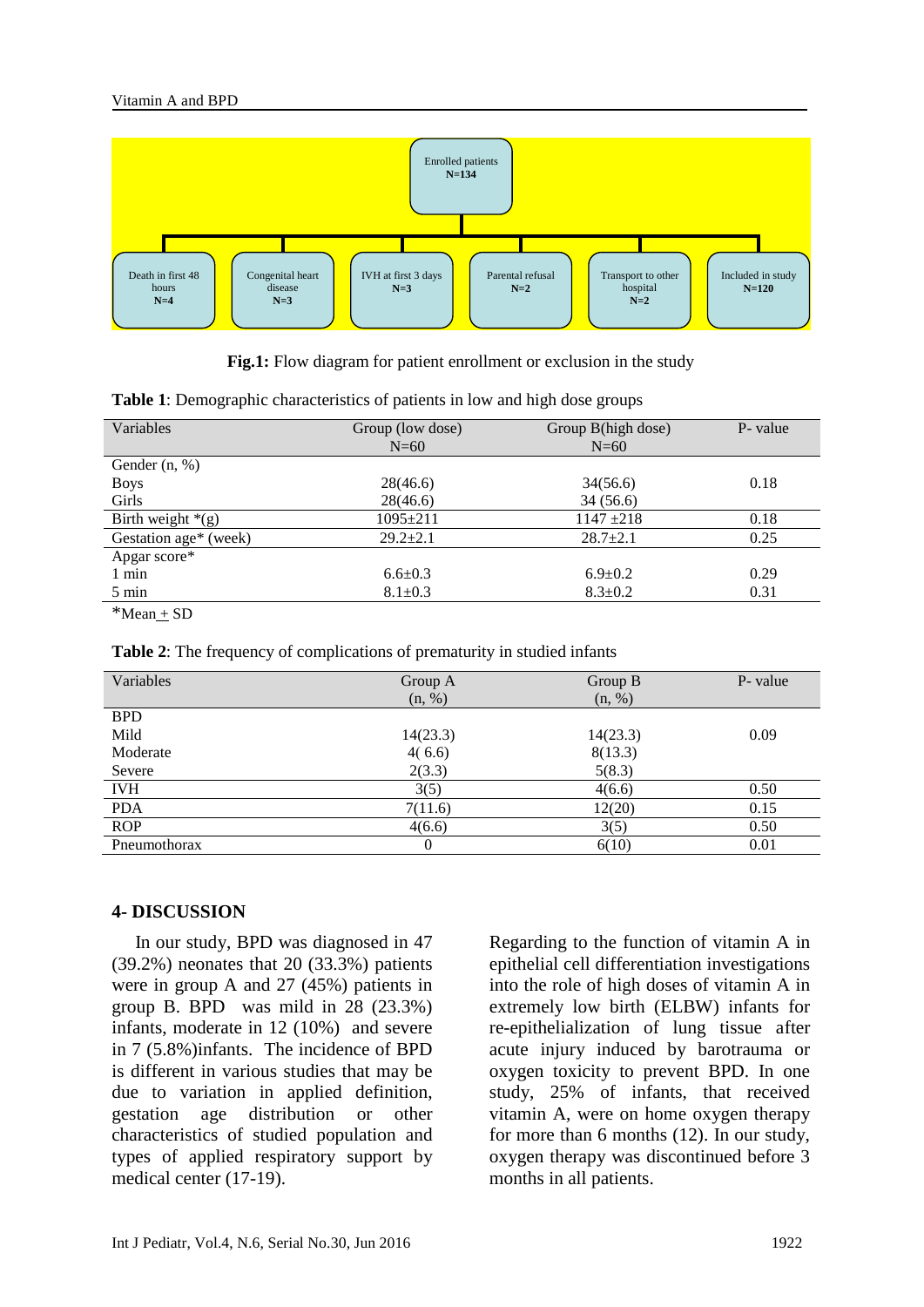In a systematic review of five published studies comparing high dose vitamin A to a placebo or no treatment, it is found that high dose vitamin A did not influence rate of death by 1 month of age, but there was a trend to reduction of oxygen toxicity (14, 20-22). Similar to our findings, in a randomized control trial using 5,000 IU vitamin A resulted in reducing duration of intubation, days of oxygen therapy and length of hospital stay in preterm infants who received mechanical ventilation or oxygen supplementation at 24 hours of age (23) . Our study evaluated two regimens for intramuscular administration of vitamin A in very low birth weight infants. Compared with 5,000 IU regimen, administration of lower dose (1,500 IU) was associated with same rate of BPD, intra-ventricular hemorrhage (IVH) and retinopathy of prematurity (ROP); and reduced rate of pneumothorax.

Tyson et al. reported that a dose of 5,000 IU vitamin A given IM three times per week is necessary for normal biochemical concentrations of vitamin A (12). On the other hand Landman et al. studies showed that oral supplementation of 5,000 IU vitamin A daily is as effective as 2,000 IU vitamin A given on alternate days but day have not assess BPD (24). It is recommended not administer high doses of vitamin A during therapy with dexamethasone to avoid exposure of high levels of circulating retinol (25).

In another retrospective cohort study of pre-vitamin A and post vitamin A using in ELBW infants who were routinely cared for with early nasal continuous positive airway pressure (NCPAP), the incidence of moderate to severe BPD decreased from 33% to 22% without significant difference in the number of ventilator days or incidence of intra-ventricular hemorhagea (IVH), necrotizing enterocolitis (NEC) or PDA (26). No clinically important evidence of adverse effects of vitamin A was detected in our study.

# **4-1. Limitations of the study**

 The major limitation of our study is that serum retinol was not measured in patients. It is recommended future studies with higher number of patients with plasma retinol concentrations measurement.

# **5. CONCLUSION**

 In our study, high and low dosed of vitamin A were similar with respect to the BPD, intraventricular hemorrhage, retinopathy of prematurity and total number of days for hospital stay in very low birth weight preterm infants.

### **6- CONFLICT OF INTEREST**

 The authors had not any financial or personal relationships with other people or organizations during the study. So there was no conflict of interests in this article.

# **7- ACKNOWLEDGMENTS**

This study was supported by Women's Reproductive Health Research Center. We thank the NICU nurses involved in the care of study infants. We also thank Mrs. Aghebati for her valuable helps.

# **8- REFERENCES**

1- Northway WH Jr, Rosan RC, Porter DY. Pulmonary disease following respiratory therapy of hyaline-membrane disease. Bronchopulmonary dysplasia. N Engl J Med 1967; 276 (7): 357-68.

1. Husain AN, Siddigui NH, Stocker JT. Pathology of arrested acinar development in post surfactant bronchopulmonary dysplasia. Hum Pathol 1998; 29 (7):710-17.

2. Guimaraes H, Guedes MB, Rocha G, Tome T, Albino- Teixeira A. Vitamin A in prevention of bronchopulmonary dysplasia. Curr Pharm 2012; 18(21): 3101-13.

3. Rojas MA, Gonzalez A, Bancalari E, Claure N, Poole C, Silva-Neto G. Changing trends in the epidemiology and pathogenesis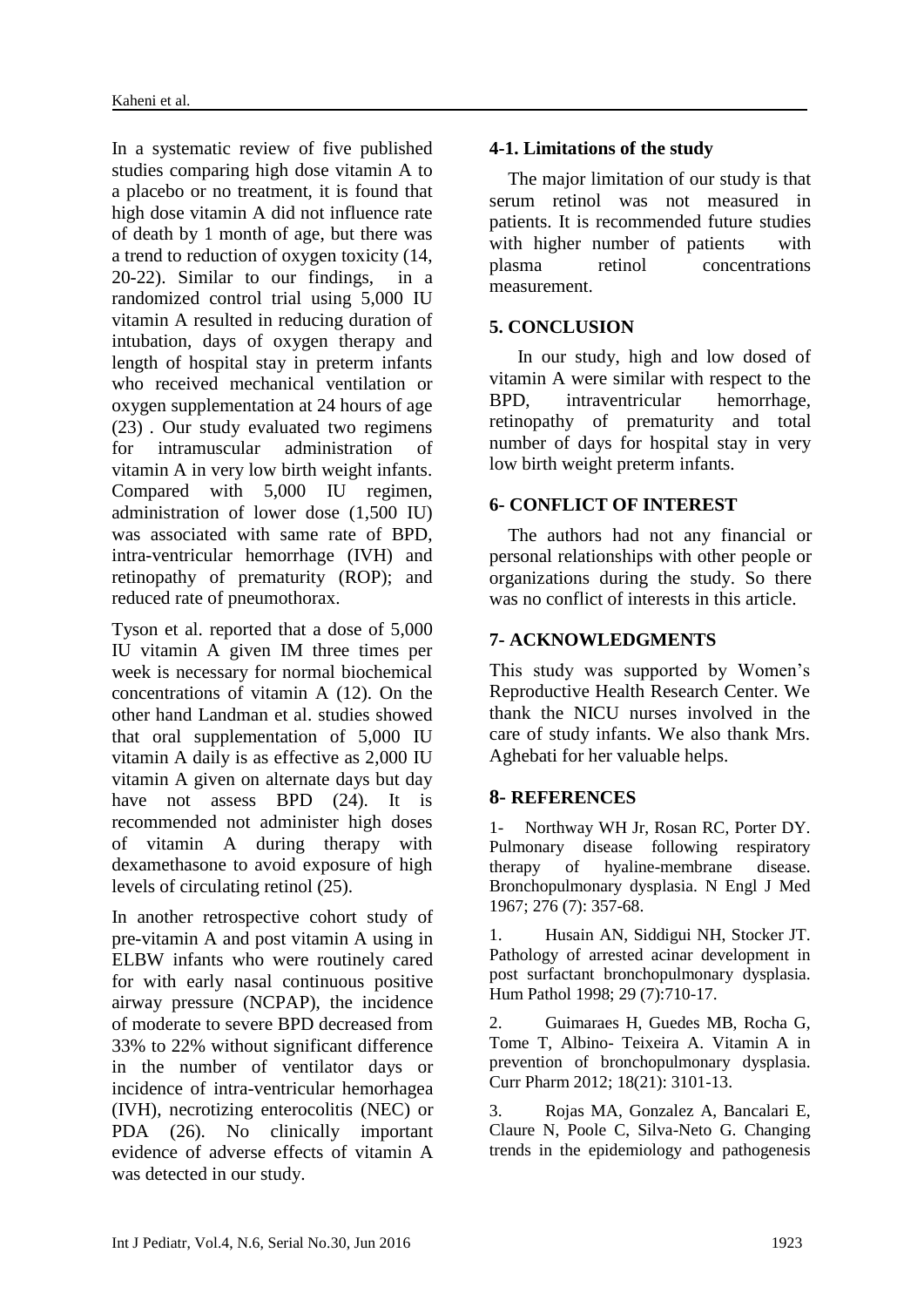of neonatal chronic lung disease. J Pediatr 1995; 126 (4): 605-10.

4. Palta M, Gabbert D, Weinstein MR, Peters ME. Multivariate assessment of traditional risk factors for chronic lung disease in very low birth weight neonates. The newborn lung project. J Pediatr 1991; 119 (2):285-92.

5. Carpenter TC, Stenmark KR. Predisposition of infants with chronic lung disease to respiratory syncytial virus-induced respiratory failure: a vascular hypothesis. Pediatr Infect Dis J 2004; 23(1 Suppl):S33-40.

6. Clock VY, Punn R, Oza A, Benitz WE, Van Meurs KP, Whittermore AS, et al. Predictors of bronchopulmonary dysplasia or death in premature infants with a patent ductus arteriosus. Pediatr Res 2014; 75 (4): 570-75.

7. Rondó PH, Abbott R, Tomkins AM. Vitamin A and neonatal anthropometry. J Trop Pediatr 2001; 47(5):307-10.

8. Maria Pacifici G. Effects of vitamin A in neonates and young infants. Int J Pediatr 2016; 4 (2): 1339-54.

9. Shenai JP, Mellen BG, Chytil F. vitamin A status and postnatal dexamethasone treatment in bronchopulmonary dysplasia. Pediatrics 2000; 106(3): 547-53.

10. Shenai JP, Rush MG, Parker RA, Chytil F. sequential evaluation of plasma retinol-binding protein response to vitamin A administration in very low birth weight neonates. Biochem Mol Med 2007; 54 (1):67- 74.

11. Tyson JE, Wright LL, Oh w, Kennedy KA, Mele L, Ehrenkranz RA, et al. Vitamin A supplementation for extremely low birth weight infants. National Institute of Child Health and Human Development Neonatal Research Network. N Engl J Med 1990; 340(25): 1962-68.

12. Sharek PJ, Baker R, Litman F, Kaempf J, Burch K, Schowarz E, et al. Evaluation and development of potentially better practice to prevent chronic lung disease and reduce lung injury in neonates. Pediatrics 2003; 111( 4 pt 2): e426-31.

13. Darlow BA, Graham PJ. Vitamin A supplementation for preventing morbidity and mortality in very low birth weight infants. Cochrane Database Syst Rev 2002; (4):CD000501.

14. Ambalavanan N, Kennedy K, Tyson J, Carlo WA. Survey of vitamin A supplementation for extremely low birth weight infants: is clinical practice consistent with evidence? J Pediatr 2004; 145 (3): 304-7.

15. Ambalavanan N, Wu TJ, Tyson JE, Kennedy KA, Roane C , et al. A Comparison of three vitamin A dosing regimen in extremely low birth weight infants. J Pediatr 2003; 142 (6): 656-61.

16. Smith VC, Zupancic JA, McCormick MC, Greon LA, Greene J, Escobar GJ, et al. Trends in severe bronchopulmonary dysplasia rate between 1994 and 2002. J Pediatr 2005; 146 (4): 469-73.

17. Walsh MC, Yao Q, Gettner P, Hale E, Collins M, Hensman A, et al. National Institute of Child Health and Human Development Neonatal Research Network. Impact of a physiologic definition on bronchopulmonary dysplasia rates. Pediatrics 2004; 114 (5): 1305-11.

18. Van Marter LJ. Epidemiology of bronchopulmonary dysplasia. Semin Fetal Neonatal Med 2009; 14 (6): 358-66.

19. Pearson E, Bose C, Snidow T, Ransom L, Young T. Trial of vitamin A supplementation in very low birth weight infants at risk for bronchopulmonary dysplasia. J Pediatr 1992; 121(3): 420-27.

20. Shenai JP, Rush MG, Parker RA, Chytil F. Sequentional evaluation of plasma retinol-binding protein response to vitamin A administration in very low birth weight infants. Biochem Mol Med 1995; 54 (1): 67- 74.

21. Werkman SH, Peeples JM, Cooke RJ, Tolley EA, Carlson SE. Effect of vitamin A supplementation of intravenous lipids on early vitamin A intake and status of premature infants. Am J Clin Nutr 1994; 59(3): 586-92.

22. Kiatchoosakun P, Jirapradittha J, Panthongviriiyakul MC, Khampitak T, Yongvanit P, Boosiri P. Vitamin A supplementation for prevention of bronchopulmonary dysplasia in very low birth